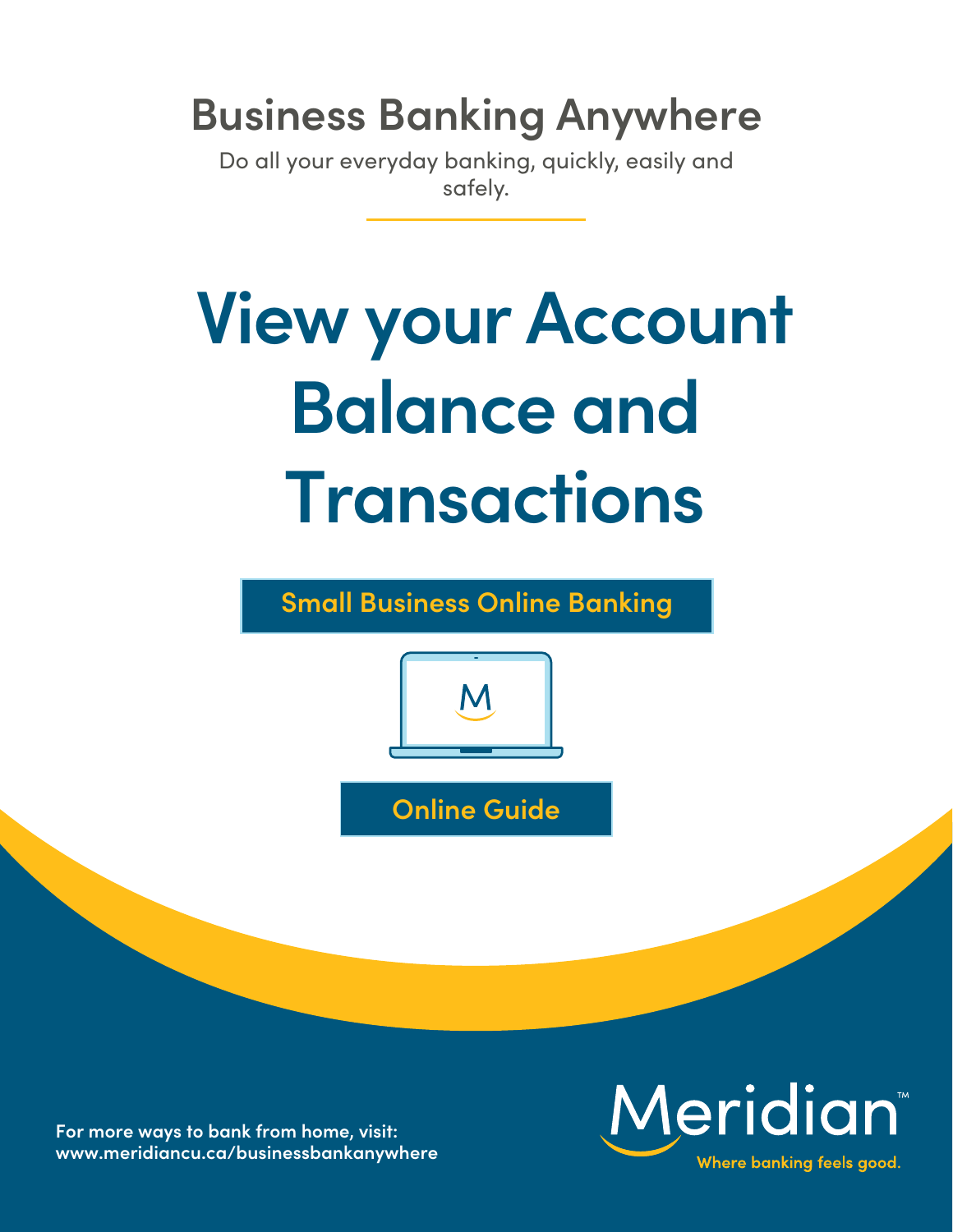#### **Step 1: Select an Account**

Once you have signed in to online banking, you will land on the Account **Summary** screen. From here, you can review the balance and transaction history for any of your accounts. Start by clicking on the account you wish to review.

| Meridian                                                               | <b>Accounts</b>  | <b>Bill Payments</b> | <b>Transfers</b>                                       | <b>Alerts</b>                       | <b>Manage Users</b>                                                                 |
|------------------------------------------------------------------------|------------------|----------------------|--------------------------------------------------------|-------------------------------------|-------------------------------------------------------------------------------------|
| <b>Account Summary</b>                                                 |                  |                      |                                                        |                                     |                                                                                     |
| Add<br>Add<br>\$17000.00<br>Investments<br>Chequing & Savings<br>Loans |                  | Add<br>Credit Cards  |                                                        |                                     | <b>VISA Business Credit Cards</b><br>Our new comprehensive family of business cards |
| Day to Day Business Expenses<br>\$2000.00<br>Chequing                  | Select an Action | цф                   | offers a range of options.<br><b>C</b> LEARN MORE      |                                     |                                                                                     |
|                                                                        |                  |                      |                                                        | <b>SEE FEATURED RATES -</b>         |                                                                                     |
| <b>Business Advantage Plus - 0</b><br>\$15000.00<br>Savings            | Select an Action | Ψл                   | ถ                                                      | <b>COVID-19 SMALL BUSINESS LOAN</b> |                                                                                     |
|                                                                        |                  |                      | DOWNLOAD MONTHLY STATEMENTS                            |                                     |                                                                                     |
|                                                                        |                  |                      | REPORT LOST OR STOLEN CARD<br>$\oslash$ STOP A PAYMENT |                                     |                                                                                     |
|                                                                        |                  |                      | $Q_2$ DEPOSIT CHEQUES                                  |                                     |                                                                                     |
|                                                                        |                  |                      | ▣                                                      | <b>SMALL BUSINESS RESOURCES</b>     |                                                                                     |

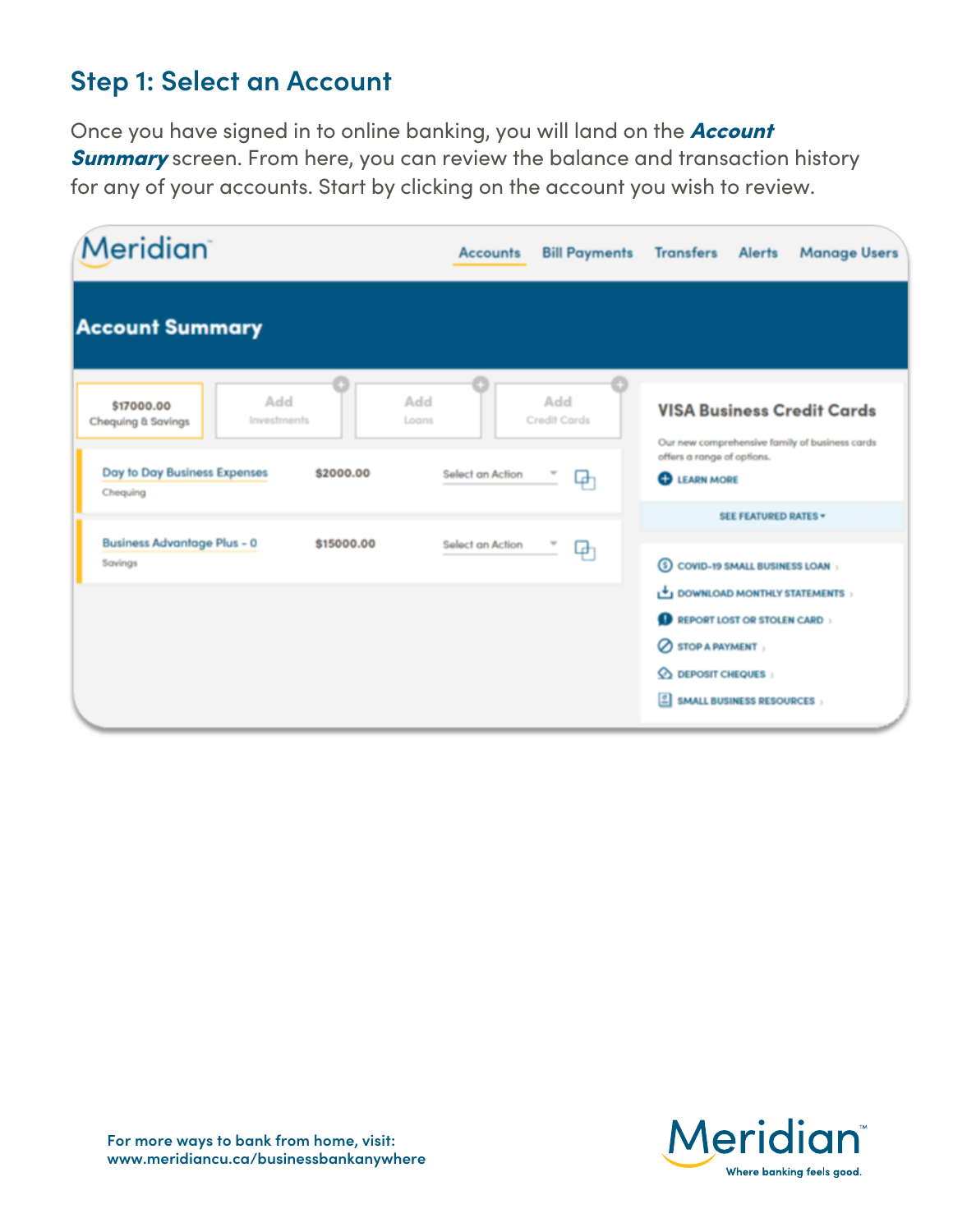### **Step 2: Review Account Details**

Once you have selected an account to review, you will land on the account details page. At the top left side of the screen, you will see the account that you selected and the balance.

Directly below, you can view the account details, including the account number, branch/transit number, and the institution number.

| <b>Meridian</b>                                     |           | <b>Accounts</b> | <b>Bill Payments</b>       | <b>Transfers</b> | <b>Alerts</b>           | <b>Manage Users</b>                     |
|-----------------------------------------------------|-----------|-----------------|----------------------------|------------------|-------------------------|-----------------------------------------|
| Day to Day Business Expenses *<br><b>RENAME [8]</b> | \$2000.00 |                 |                            |                  |                         | Select an Action ▼                      |
|                                                     |           |                 | Meridian Account #: 000461 |                  | Branch/Transit #: 62022 | Account Details +<br>Institution #: 837 |

Tip: Below your account balance at the top of the screen, you will notice an option to rename your account. You can change the name of your accounts in online banking to anything you would like and at any time. Renaming your account is an optional feature to help you keep track of your accounts and what they are used for. (For example: "Real Estate Property" or "Construction Expenses").

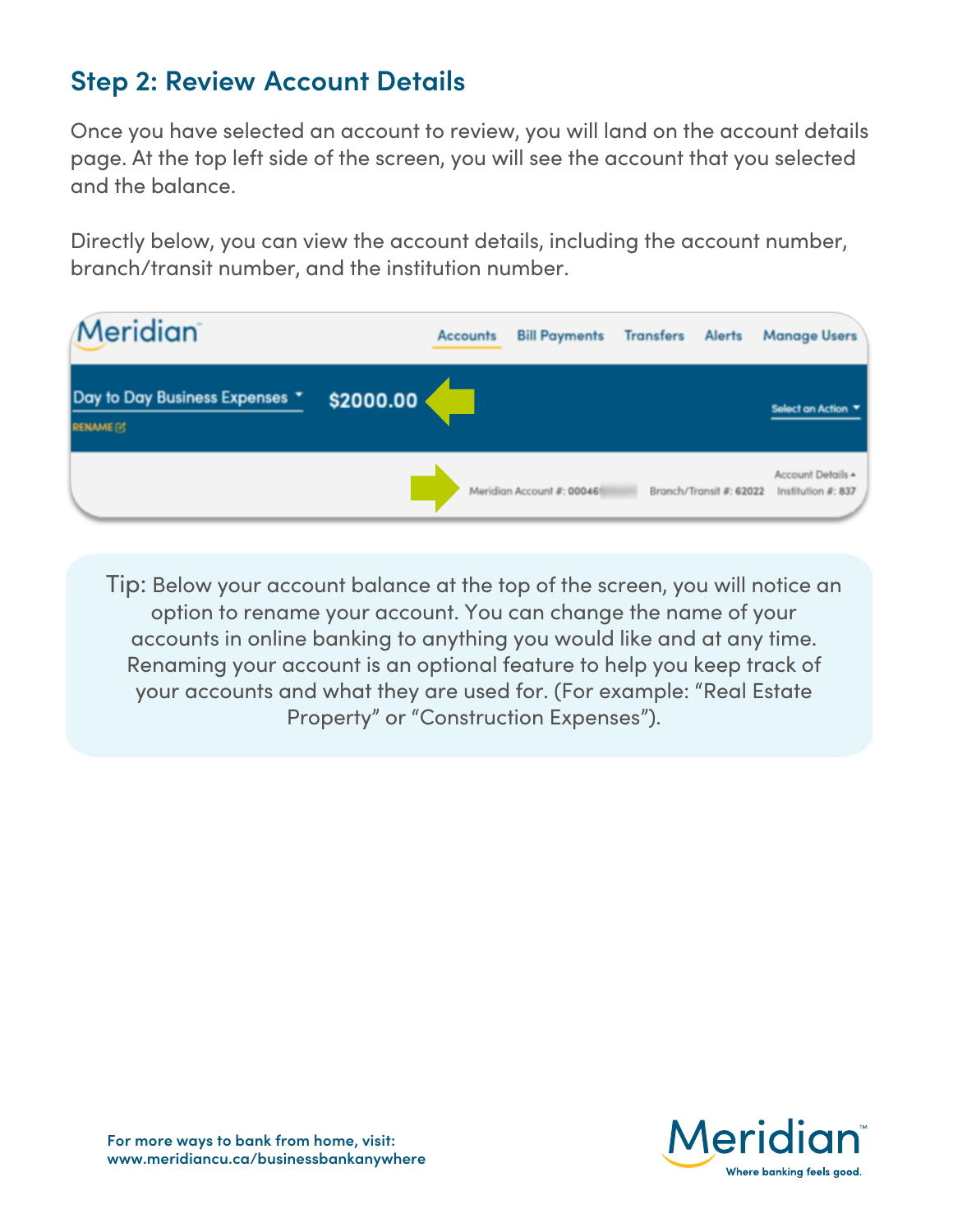### **Step 3: Review Transaction Details**

Under transaction history, you can review all of the transactions associated with this account. This includes your deposits and withdrawals, and the balance in the account after the transaction was made.

| DATE -       | <b>DESCRIPTION</b>                                                                   | <b>DEPOSITS</b> | <b>WITHDRAWALS</b> | <b>BALANCE</b> |
|--------------|--------------------------------------------------------------------------------------|-----------------|--------------------|----------------|
| Aug 16, 2019 | Transfer Out to 1122233 John Smith<br>$\text{cadv}$ #3<br>Other Reference #132652051 |                 | $-$ \$500.00       | \$60.00        |
| Aug 16, 2019 | Transfer Out to 123456789 Hydro<br>Other Reference #101252417                        |                 | $-$ S25.00         | \$560.00       |
| Aug 16, 2019 | Transfer Out to Day to Day Business Expenses<br>Other Reference #101236461           |                 | $-$100.00$         | \$585.00       |
| Aug 16, 2019 | Transfer In from 1122233 John Smith<br>maxi                                          | \$125.00        |                    | \$685.00       |
| Aug 16, 2019 | Transfer Out to 123456 Water<br>Other Reference # 101154243                          |                 | $-54.83$           | \$560.00       |

You can filter how you view your transaction history by time period, and by the type of transaction. When you have selected your preferences, simply click the **Filter** button. You can also print and download the transaction history for your records.